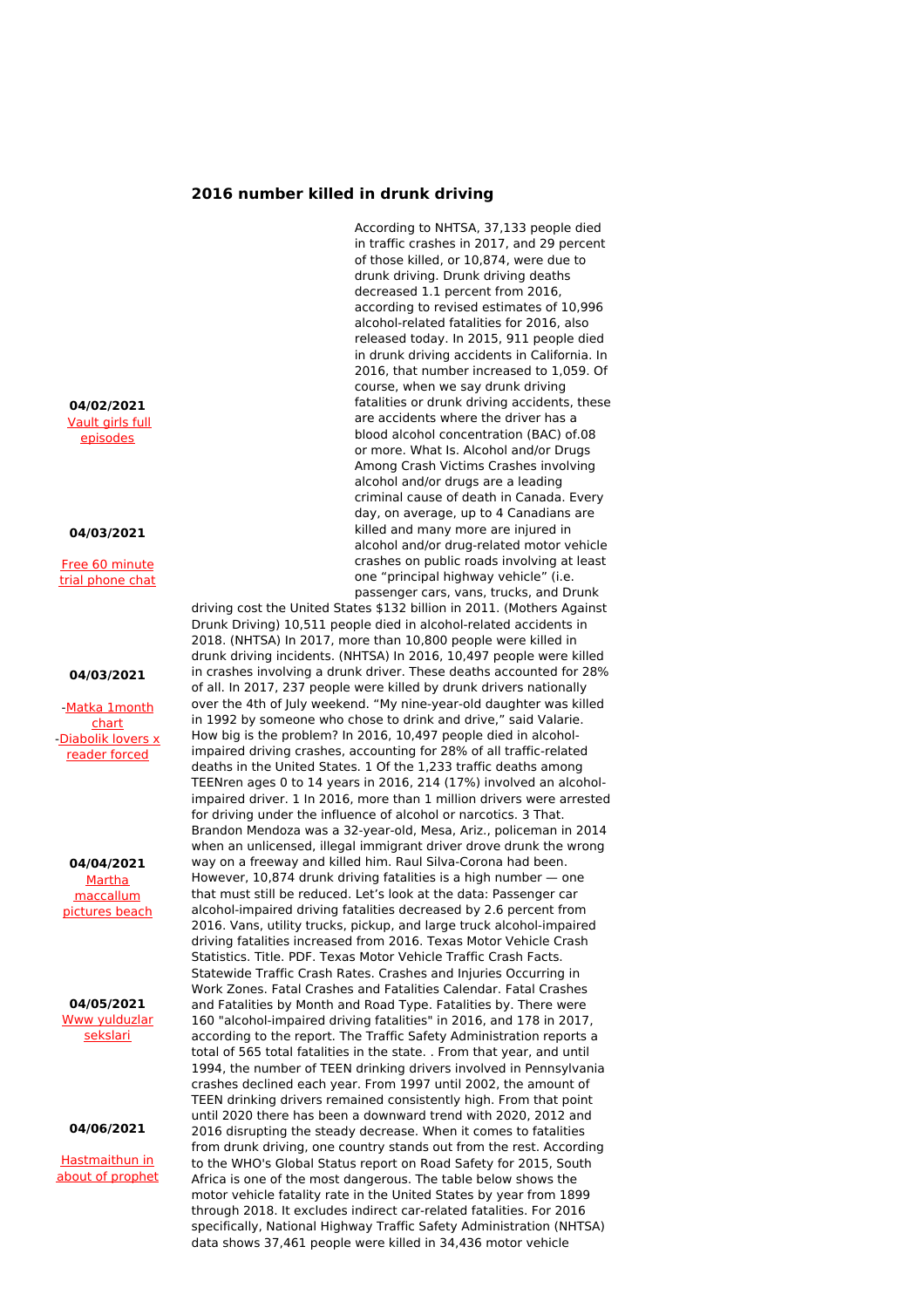## **04/07/2021**

Bahi bahan [jabardasti](http://bajbe.pl/ef2) xxx seal tofa video crashes, an average of 102 per day. In 2010, there were an estimated 5,419,000 crashes, 30,296 deadly. Thomas J. Patti, of Shawnee-on-the-Delaware, walked away from the Nov. 26, 2016 rollover crash in a construction zone in Stroud Township with minor injuries and told officers at the scene that the. Drunk Driving By the Numbers If you ever have thought about drinking and driving, hopefully the statistics detailed below will make you think twice. In 2016, 10,497 people were killed in DUI crashes, and 290,000 were injured. Every day, approximately 800 people in the United States are injured in. In 2019, there were 10,142 people killed in these preventable crashes. In fact, on average over the 10-year period from 2010-2019, more than 10,000 people died every year in drunkdriving crashes. In every state, it's illegal to drive drunk, yet one person was killed in a drunk-driving crash every 52 minutes in the United States in 2019. The website SafeWise used 2016 data collected by the National Highway Traffic Safety Administration and the U.S. census to rank states by number of drunken driving deaths per 100,000 people. Canada's drunk-driving death rate worst among wealthy countries, U.S. study finds. The CDC study found that while fewer people were dying from motor vehicle crashes in Canada, the proportion of. 10,874 people were killed in drunk driving crashes in 2017. The frequency of a fatality caused by drunk driving was 1 death for every 48 minutes in 2017. Every day in America, another 30 people die as a result of drunk driving crashes. In 2010, deaths and damages as a result of drunk driving. This month, the National Highway Traffic Safety Administration (NHTSA) released it's 2016 traffic fatality data. In 2016, 10,497 people were killed in drunk driving crashes, up 1.7% from 10,265 in 2015. Like drunk driving deaths, fatalities caused by distracted driving. In 2018, 10,511 people died in a drunk driving crash – on average 1 every 50 minutes. For the first time, less than 1,000 youth under 21 died in a drunk driving crash. For every 100,000 people in the US, slightly more than 3 people died in a drunk driving crash. The rate of drunk driving fatalities has decreased 9% over the past decade. An average of 54,099 people were convicted of driving or attempting to drive a motor vehicle on a road or other public place while over the legal limit each year. Out of the total number of people convicted of drink driving between 2005 and 2015: The majority of convicted drink drivers were male (84%) compared to female (16%) 76% of defendants. From 2015 to 2016, the number of traffic fatalities in collisions attributed to distracted driving decreased from 3,526 to 3,450, a decline of 2.2 percent. In 2016, distracted driving was responsible for 9.2 percent of all traffic deaths. In 2016, approximately 9 percent of motor-vehicle collisions that resulted in. Facts + Statistics: Alcohol-impaired driving. Alcohol-impaired crashes are those that involve at least one driver or a motorcycle operator with a blood alcohol concentration (BAC) of 0.08 grams per deciliter or above, the legal definition of impaired driving. According to NHTSA 10,142 people died in alcohol-impaired crashes in 2019. Drunk Driving by the Numbers. Every 2-hours, three people are killed in alcohol-related highway crashes. The consequences of drinking and driving are arrests, property damage, injuries, and thousands of deaths each year. An estimated 4 million U.S. adults reported driving under the influence of alcohol at least once in 2010yielding an estimated. an estimated 9,040 people were killed or injured in drink-drive accidents, a rise of 7% since 2015 the total number of drink-drive accidents rose by 6% to 6,070 in 2016. Nearly 2,000 more people were killed on U.S. roads in 2016 compared to 2015—a 5.6% increase. Alcohol-impaired traffic fatalities (defined as involving a driver with a BAC of 0.08 or higher) rose 1.7% to 10,497 people, compared to 10,320 in 2015. NHTSA notes that drunk driving deaths accounted for just 28% of all traffic deaths, the lowest. According to the World Health Organization, road traffic injuries caused an estimated 1.35 million deaths worldwide in 2016. That is, one person is killed every 25 seconds. Drunk driving is one of the main causes of fatal. Breakdown of road deaths in France 2016, by age; People killed in a road accident in France 2018, by type of collision. Number of people. In 2016, the Board of Directors revised it's mission to reflect those priorities to, "The mission of Mothers Against Drunk Driving is to end drunk driving, help fight drugged driving, support the victims of these violent crimes and prevent TEEN drinking." This organization is required to. According to the Pennsylvania DUI Association, there were 10,346 alcoholrelated crashes in 2017 compared to 10,256 in 2016. While drunk driving crashes are increasing, drunk driving fatalities have decreased in recent years. But make no mistake, drunk driving. The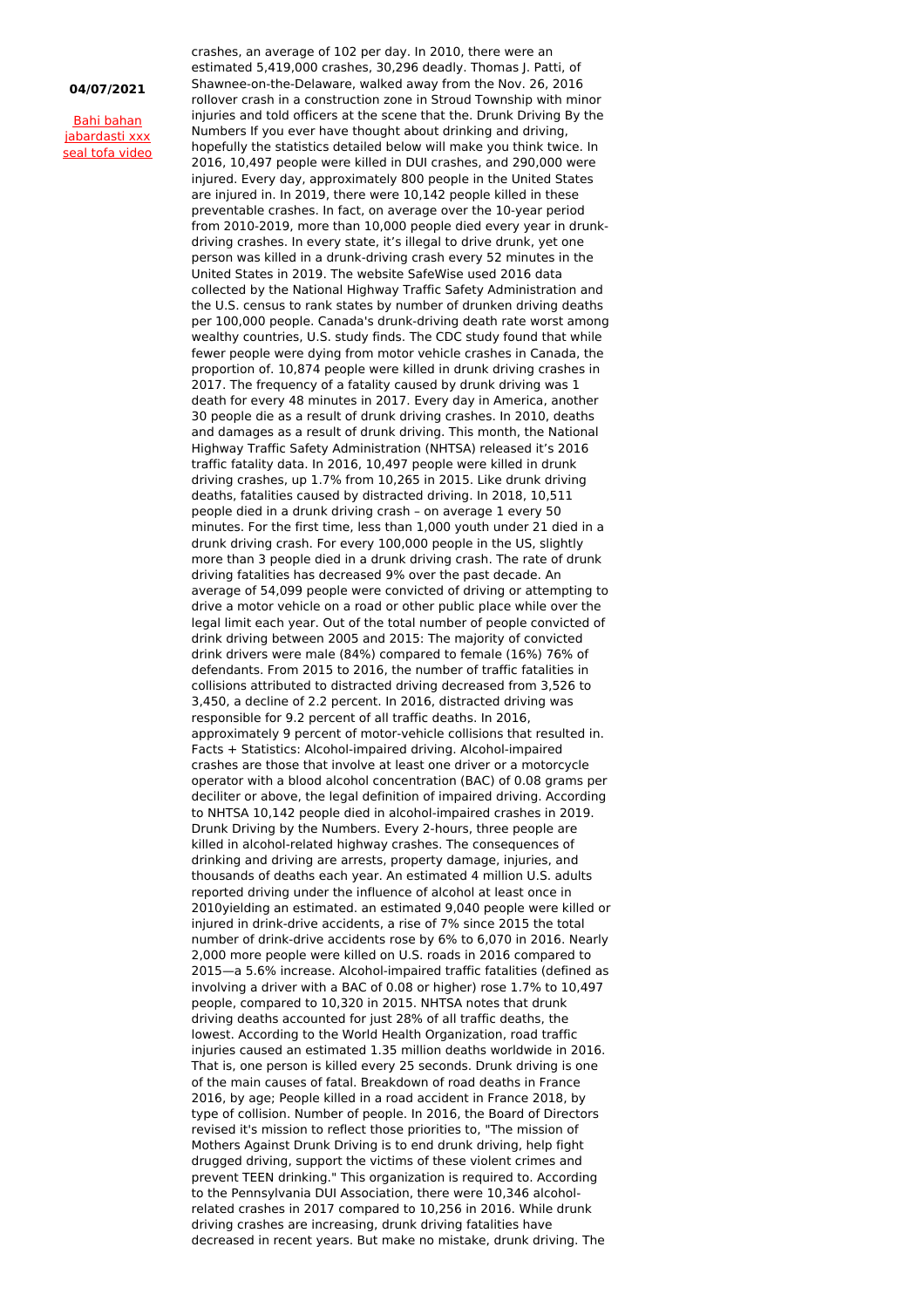number of vehicle miles traveled on U.S. roads in 2016 increased by 2.2 percent, and resulted in a fatality rate of 1.18 deaths per 100 million VMT – a 2.6-percent increase from the previous year. Drunk driving deaths were on the rise in 2015 and 2016, regulators say CBS News In 2015, 10,265 people died in alcohol-impaired crashes, an increase of nearly 300 from the year before. 2016 could. Hard to believe, perhaps, but the police say that twice as many people have died on the province's roads because of distracted driving than because of drunk driving. The OPP announced their findings at the end of August 2016, reminding drivers and passengers to be alert and vigilant when in a vehicle. That represents 34% of all traffic fatalities. Of the 390 drivers who died in 2015, 358 (92%) were tested for alcohol. Of those tested, 122 (34%) tested positive for alcohol and 108 (30%) were legally intoxicated (0.08% Alcohol Concentration (AC) or higher). In 2015, 28% of all pedestrians and 33% of all motorcycle operators killed in crashes. The number of deaths from drunk drivers has fallen sharply, from more than 18,000 alcohol-related driving fatalities in 1988 to more than 10,000 in 2016, according to the National Highway Traffic. In 2016, there were, once again, over 10,000 deaths that resulted from drunk-driver collisions. More precisely, 10,497 people died in car crashes due to alcohol-impaired drivers. Despite this, in 2016, the total fatalities of said crashes accounted for just 28% of all US traffic deaths, statistics on DUI reveal. 3. Drunk driving- 89 deaths – Speed -75 deaths. Unbuckled motorists – 73 deaths — Distraction–34 deaths Daytime Seatbelt use is estimated at 93.4% with at women 95% and men at 92%; In June of 1986 only 20% of drivers used a seatbelt. In the northwest region of Minnesota among occupants that were killed or injured only 77% were wearing a. Canada's Stats on Drinking and Driving. Daily: Every day, on average, 4 Canadians are killed and 175 are injured in impairment-related crashes. Annually: We estimate between 1,250 and 1,500 people are killed and more than 63,000 are injured each year in Canada in impairment-related crashes. Please note that Transport Canada's report. In 2016, drunk driving fatalities represented 18% of total traffic deaths in Mississippi. America has more drunk drivers than most countries have people. Each year, more than 10,000 people die on our roadways due to drunk driving. That would equal 20 jumbo jets crashing each year. Nationwide, 10,874 people were killed in drunken-driving crashes in 2017, according to the National Highway Traffic Safety Administration. That number was down about 1.1 percent from the previous. The Lonestar State has the fewest drunk driving fatalities with only 0.63 per 100,000 people. Other safer driving states include New Jersey with 1.39 fatalities, New York with 1.49, Minnesota 1.52 fatalities, and Utah with 1.71 fatalities per 100,000 people. Drunk driving and alcohol abuse negatively affects not only the lives of those involved. The 1970's were a wild time in the history of drunk driving. At the end of the 1960's there were over 25,000 drunk driving crashes in the United States, and as the 70's began it seemed to be widely accepted that someone would just get behind the wheel drunk. That might be because there were few to no penalties, no one lost a driver's. Alcohol has long been known as a roadway killer. Drinking and driving kills 28 people a day in the U.S. — about one person every 52 minutes, according to the NHTSA. That is more than 10,000 lives. The 2015 statistics are likely to add fuel to concerns that progress on reducing drunk driving has slowed. The number of alcohol-impaired traffic deaths has stubbornly hovered near 10,000 since 2010. Dips below 10,000 deaths in 2011 and 2014 suggested that things were moving in the right direction, but a consistent downward trend hasn't. Drinking and driving kills more than 10,000 people each year, though that number has. 2016, 37,806, 10,967, 29% . 10,874 people were killed in motor vehicle traffic crashes. These alcohol impaired-driving fatalities accounted for 29 percent of the total motor vehicle . According to police-reported data, impaired driving killed as many as 155 people in Canada in 2019 (88 . 5 nov 2021. Of the 36 560 motor vehicle crash deaths that occurred in 2018,. Percentage of adults reporting recent alcohol-impaired driving, . In 2016, there were 10,497 people killed in alcohol impaired driving crashes. Driving under the influence of alcohol is illegal. Thus, if you or a loved one has . 27 ago 2020 than the level in 2016. • The total number of accidents where at least one driver. Casualties in drinkdrive accidents in 2018. Of the 10,497 people who died in alcoholimpaired-driving crashes in 2016, there were 6,479 drivers. (62%) who had BACs of .08 g/dL or higher. The remaining . According to NHTSA 10,142 people died in alcohol-impaired crashes in 2019.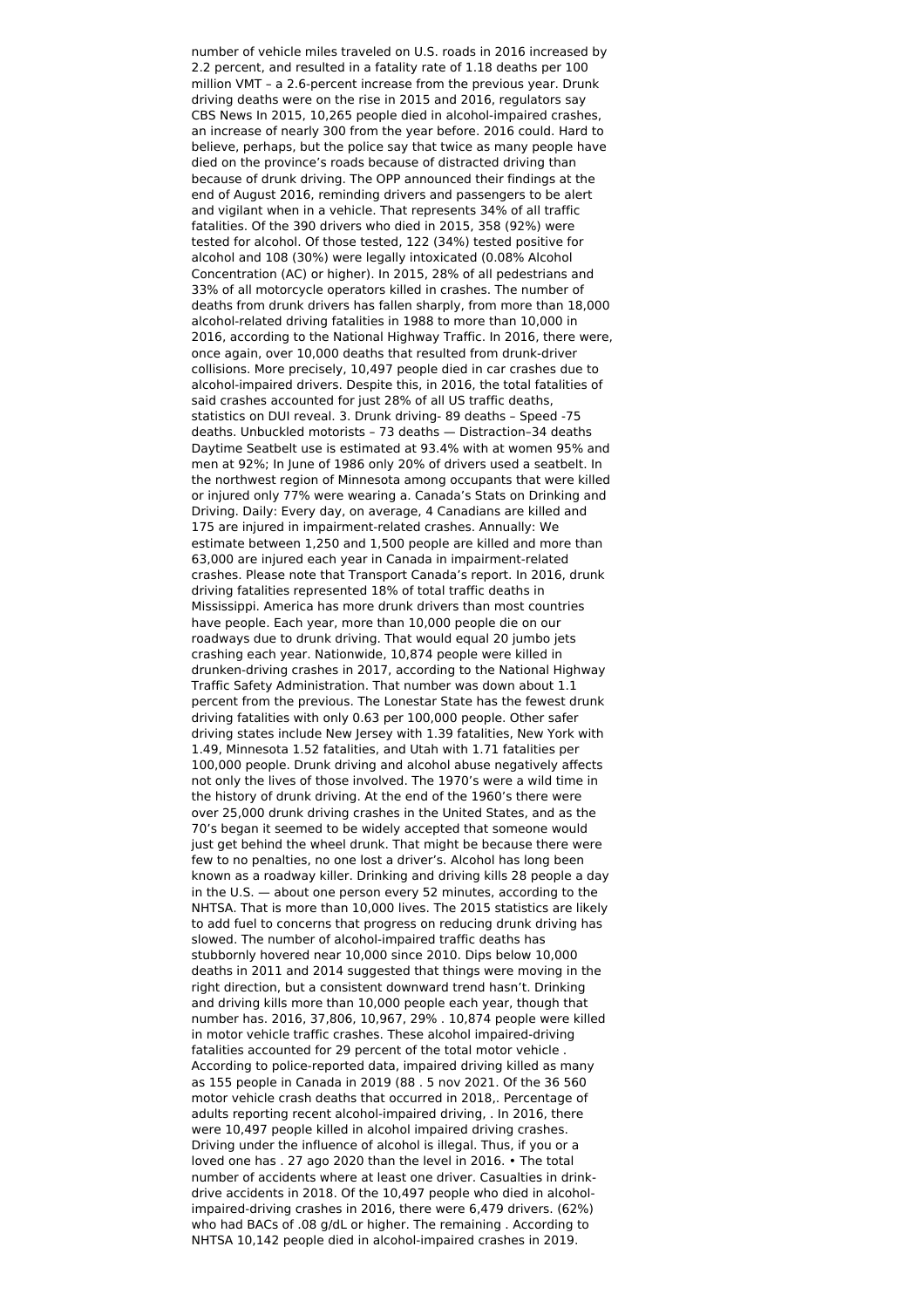Alcohol-impaired crash . A total of 2,375 teenagers ages 13-19 died in motor vehicle crashes in 2019. miles traveled by driver age and sex, April 1, 2016 – March 31, 2017. 9 ago 2018. Latest trends in drink-drive accidents and casualties with at least one driver or rider over the alcohol limit for 2016 is. Economic Costs of Impaired Driving Crashes: 2016 Estimates. Victims of Fatal Crashes Involving Impaired Drivers. Of the 88 people killed in impaired driving . Facts + Statistics: Alcohol-impaired **driving**. Alcohol-impaired crashes are those that involve at least one driver or a motorcycle operator with a blood alcohol concentration (BAC) of 0.08 grams per deciliter or above, the legal definition of impaired **driving**. According to NHTSA 10,142 people died in alcohol-impaired crashes in 2019. In 2019, there were 10,142 people **killed** in these preventable crashes. In fact, on average over the 10-year period from 2010-2019, more than 10,000 people died every year **in drunk-driving** crashes. In every state, it's illegal to drive **drunk**, yet one person was **killed** in a **drunk-driving** crash every 52 minutes in the United States in 2019. When it comes to fatalities from **drunk driving**, one country stands out from the rest. According to the WHO's Global Status report on Road Safety for 2015, South Africa is one of the most dangerous. In **2016**, 10,497 people were **killed in drunk driving** crashes, up 1.7% from 10,265 in 2015. Like **drunk driving** deaths, fatalities caused by distracted **driving** are heartbreaking and 100 percent preventable. In 2016, **10,497** people were killed in DUI crashes, and 290,000 were injured. Every day, approximately 800 people in the United States are injured in a drunk driving accident. Someone is injured in a drunk driving crash every two minutes. About 25% of car accidents with teenagers involve an TEEN drinking driver. **Drunk Driving** by the Numbers. Every 2-hours, three people are **killed** in alcohol-related highway crashes. The consequences of drinking and **driving** are arrests, property damage, injuries, and thousands of deaths each year. An estimated 4 million U.S. adults reported **driving** under the influence of alcohol at least once in 2010yielding an estimated. **Drunk driving** deaths were on the rise in 2015 and **2016**, regulators say **CBS News** In 2015, 10,265 people died in alcohol-impaired crashes, an increase of nearly 300 from the year before. **2016** could. In 2016, **10,497** people were killed in crashes involving a drunk driver. These deaths accounted for 28% of all U.S traffic-related fatalities. The number of vehicle miles traveled on U.S. roads in 2016 increased by 2.2 percent, and resulted in a fatality rate of **1.18 deaths per 100 million VMT** – a 2.6-percent increase from the previous year. The Lonestar State has the fewest **drunk driving** fatalities with only 0.63 per 100,000 people. Other safer **driving** states include New Jersey with 1.39 fatalities, New York with 1.49, Minnesota 1.52 fatalities, and Utah with 1.71 fatalities per 100,000 people. **Drunk driving** and alcohol abuse negatively affects not only the lives of those involved. According to the World Health Organization, road traffic injuries caused an estimated 1.35 million deaths worldwide in 2016. That is, one person is killed every 25 seconds. an estimated 9,040 people were killed or injured in drink-drive accidents, a rise of 7% since 2015 the total number of drink-drive accidents rose by 6% to 6,070 in 2016. In 2016, the Board of Directors revised it's mission to reflect those priorities to, "The mission of Mothers Against Drunk Driving is to end drunk driving, help fight drugged driving, support the victims of these violent crimes and prevent TEEN drinking." This organization is required to. However, 10,874 drunk driving fatalities is a high number — one that must still be reduced. Let's look at the data: Passenger car alcohol-impaired driving fatalities decreased by 2.6 percent from 2016. Vans, utility trucks, pickup, and large truck alcohol-impaired driving fatalities increased from 2016. The number of vehicle miles traveled on U.S. roads in 2016 increased by 2.2 percent, and resulted in a fatality rate of 1.18 deaths per 100 million VMT – a 2.6-percent increase from the previous year. Canada's Stats on Drinking and Driving. Daily: Every day, on average, 4 Canadians are killed and 175 are injured in impairment-related crashes. Annually: We estimate between 1,250 and 1,500 people are killed and more than 63,000 are injured each year in Canada in impairment-related crashes. Please note that Transport Canada's report. From that year, and until 1994, the number of TEEN drinking drivers involved in Pennsylvania crashes declined each year. From 1997 until 2002, the amount of TEEN drinking drivers remained consistently high. From that point until 2020 there has been a downward trend with 2020, 2012 and 2016 disrupting the steady decrease. Drunk driving- 89 deaths – Speed -75 deaths. Unbuckled motorists – 73 deaths — Distraction–34 deaths Daytime Seatbelt use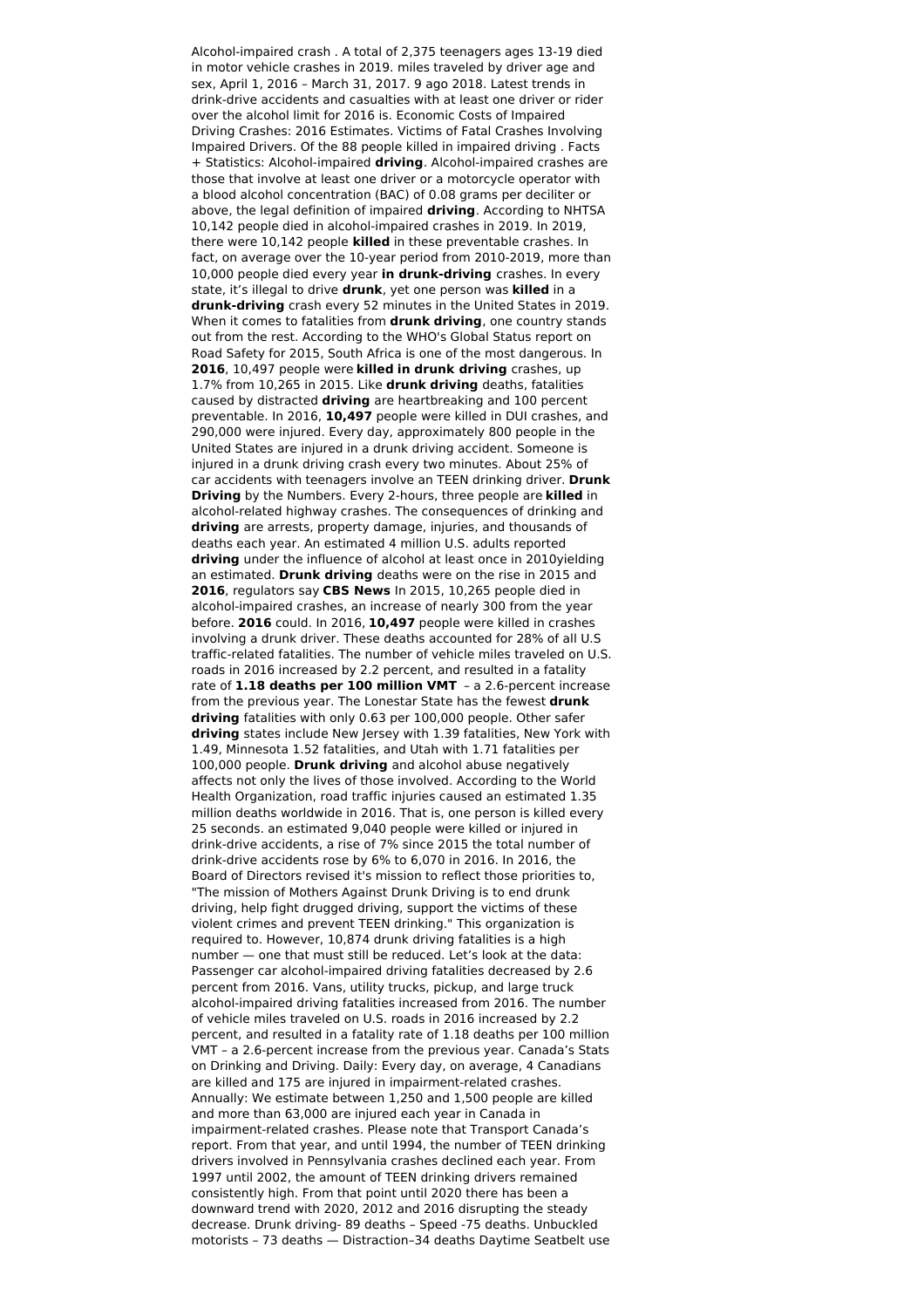is estimated at 93.4% with at women 95% and men at 92%; In June of 1986 only 20% of drivers used a seatbelt. In the northwest region of Minnesota among occupants that were killed or injured only 77% were wearing a. An average of 54,099 people were convicted of driving or attempting to drive a motor vehicle on a road or other public place while over the legal limit each year. Out of the total number of people convicted of drink driving between 2005 and 2015: The majority of convicted drink drivers were male (84%) compared to female (16%) 76% of defendants. Drunk driving is one of the main causes of fatal. Breakdown of road deaths in France 2016, by age; People killed in a road accident in France 2018, by type of collision. Number of people. Brandon Mendoza was a 32 year-old, Mesa, Ariz., policeman in 2014 when an unlicensed, illegal immigrant driver drove drunk the wrong way on a freeway and killed him. Raul Silva-Corona had been. Facts + Statistics: Alcoholimpaired driving. Alcohol-impaired crashes are those that involve at least one driver or a motorcycle operator with a blood alcohol concentration (BAC) of 0.08 grams per deciliter or above, the legal definition of impaired driving. According to NHTSA 10,142 people died in alcohol-impaired crashes in 2019. According to NHTSA, 37,133 people died in traffic crashes in 2017, and 29 percent of those killed, or 10,874, were due to drunk driving. Drunk driving deaths decreased 1.1 percent from 2016, according to revised estimates of 10,996 alcohol-related fatalities for 2016, also released today. In 2019, there were 10,142 people killed in these preventable crashes. In fact, on average over the 10-year period from 2010- 2019, more than 10,000 people died every year in drunk-driving crashes. In every state, it's illegal to drive drunk, yet one person was killed in a drunk-driving crash every 52 minutes in the United States in 2019. In 2017, 237 people were killed by drunk drivers nationally over the 4th of July weekend. "My nine-year-old daughter was killed in 1992 by someone who chose to drink and drive," said Valarie. The table below shows the motor vehicle fatality rate in the United States by year from 1899 through 2018. It excludes indirect carrelated fatalities. For 2016 specifically, National Highway Traffic Safety Administration (NHTSA) data shows 37,461 people were killed in 34,436 motor vehicle crashes, an average of 102 per day. In 2010, there were an estimated 5,419,000 crashes, 30,296 deadly. That represents 34% of all traffic fatalities. Of the 390 drivers who died in 2015, 358 (92%) were tested for alcohol. Of those tested, 122 (34%) tested positive for alcohol and 108 (30%) were legally intoxicated (0.08% Alcohol Concentration (AC) or higher). In 2015, 28% of all pedestrians and 33% of all motorcycle operators killed in crashes. Texas Motor Vehicle Crash Statistics. Title. PDF. Texas Motor Vehicle Traffic Crash Facts. Statewide Traffic Crash Rates. Crashes and Injuries Occurring in Work Zones. Fatal Crashes and Fatalities Calendar. Fatal Crashes and Fatalities by Month and Road Type. Fatalities by. Canada's drunk-driving death rate worst among wealthy countries, U.S. study finds. The CDC study found that while fewer people were dying from motor vehicle crashes in Canada, the proportion of. This month, the National Highway Traffic Safety Administration (NHTSA) released it's 2016 traffic fatality data. In 2016, 10,497 people were killed in drunk driving crashes, up 1.7% from 10,265 in 2015. Like drunk driving deaths, fatalities caused by distracted driving. There were 160 "alcohol-impaired driving fatalities" in 2016, and 178 in 2017, according to the report. The Traffic Safety Administration reports a total of 565 total fatalities in the state. . When it comes to fatalities from drunk driving, one country stands out from the rest. According to the WHO's Global Status report on Road Safety for 2015, South Africa is one of the most dangerous. Drunk Driving by the Numbers. Every 2-hours, three people are killed in alcohol-related highway crashes. The consequences of drinking and driving are arrests, property damage, injuries, and thousands of deaths each year. An estimated 4 million U.S. adults reported driving under the influence of alcohol at least once in 2010yielding an estimated. Drunk Driving By the Numbers If you ever have thought about drinking and driving, hopefully the statistics detailed below will make you think twice. In 2016, 10,497 people were killed in DUI crashes, and 290,000 were injured. Every day, approximately 800 people in the United States are injured in. In 2016, drunk driving fatalities represented 18% of total traffic deaths in Mississippi. America has more drunk drivers than most countries have people. Each year, more than 10,000 people die on our roadways due to drunk driving. That would equal 20 jumbo jets crashing each year. The 2015 statistics are likely to add fuel to concerns that progress on reducing drunk driving has slowed. The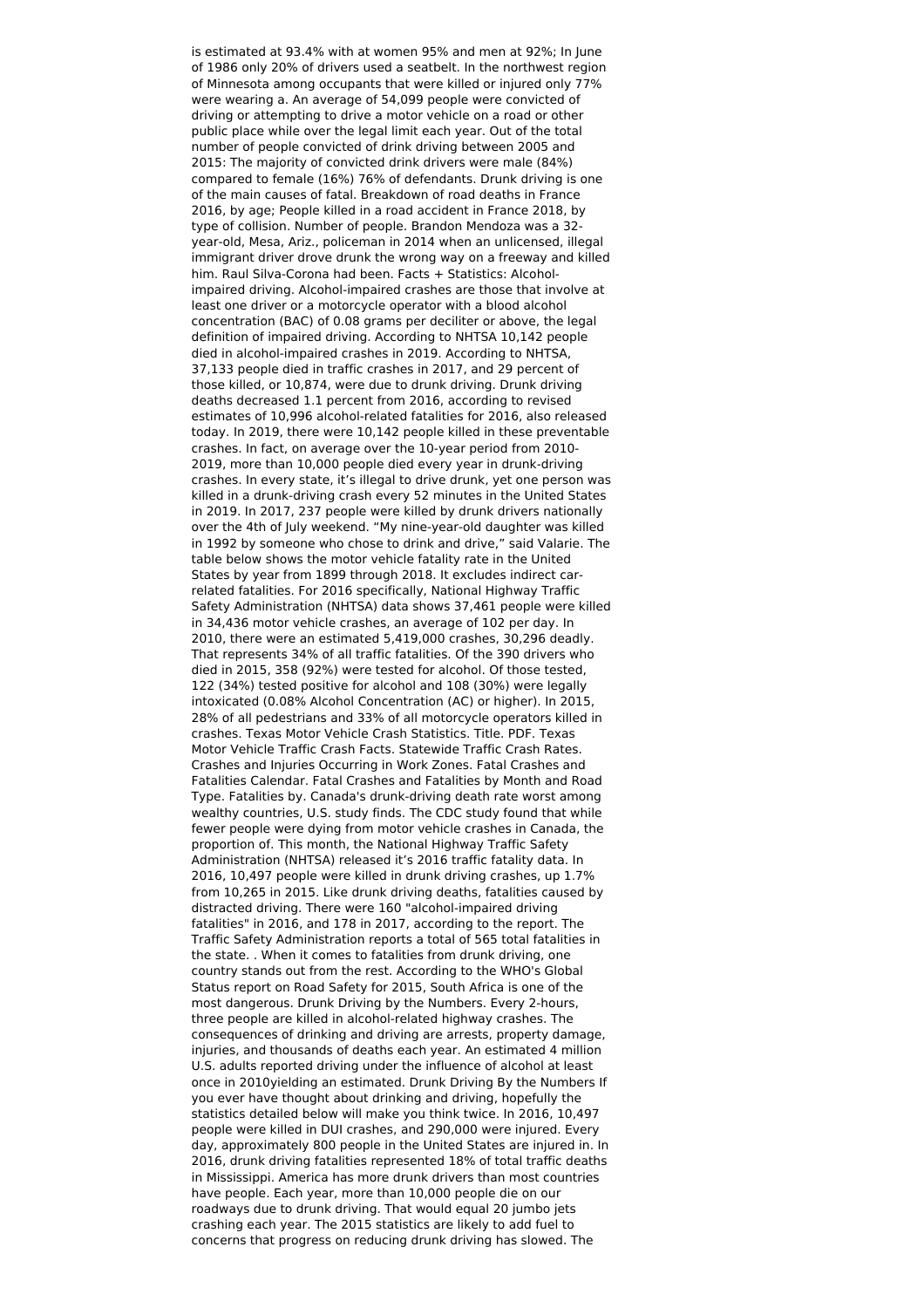number of alcohol-impaired traffic deaths has stubbornly hovered near 10,000 since 2010. Dips below 10,000 deaths in 2011 and 2014 suggested that things were moving in the right direction, but a consistent downward trend hasn't. In 2018, 10,511 people died in a drunk driving crash – on average 1 every 50 minutes. For the first time, less than 1,000 youth under 21 died in a drunk driving crash. For every 100,000 people in the US, slightly more than 3 people died in a drunk driving crash. The rate of drunk driving fatalities has decreased 9% over the past decade. Nationwide, 10,874 people were killed in drunken-driving crashes in 2017, according to the National Highway Traffic Safety Administration. That number was down about 1.1 percent from the previous. Hard to believe, perhaps, but the police say that twice as many people have died on the province's roads because of distracted driving than because of drunk driving. The OPP announced their findings at the end of August 2016, reminding drivers and passengers to be alert and vigilant when in a vehicle. The 1970's were a wild time in the history of drunk driving. At the end of the 1960's there were over 25,000 drunk driving crashes in the United States, and as the 70's began it seemed to be widely accepted that someone would just get behind the wheel drunk. That might be because there were few to no penalties, no one lost a driver's. The website SafeWise used 2016 data collected by the National Highway Traffic Safety Administration and the U.S. census to rank states by number of drunken driving deaths per 100,000 people. Thomas J. Patti, of Shawnee-on-the-Delaware, walked away from the Nov. 26, 2016 rollover crash in a construction zone in Stroud Township with minor injuries and told officers at the scene that the. Drinking and driving kills more than 10,000 people each year, though that number has. 2016, 37,806, 10,967, 29% . 10,874 people were killed in motor vehicle traffic crashes. These alcohol impaired-driving fatalities accounted for 29 percent of the total motor vehicle . According to police-reported data, impaired driving killed as many as 155 people in Canada in 2019 (88 . 27 ago 2020 than the level in 2016. • The total number of accidents where at least one driver. Casualties in drink-drive accidents in 2018. A total of 2,375 teenagers ages 13-19 died in motor vehicle crashes in 2019. miles traveled by driver age and sex, April 1, 2016 – March 31, 2017. 9 ago 2018. Latest trends in drinkdrive accidents and casualties with at least one driver or rider over the alcohol limit for 2016 is. According to NHTSA 10,142 people died in alcohol-impaired crashes in 2019. Alcohol-impaired crash . Of the 10,497 people who died in alcohol-impaired-driving crashes in 2016, there were 6,479 drivers. (62%) who had BACs of .08 g/dL or higher. The remaining . Economic Costs of Impaired Driving Crashes: 2016 Estimates. Victims of Fatal Crashes Involving Impaired Drivers. Of the 88 people killed in impaired driving . 5 nov 2021. Of the 36 560 motor vehicle crash deaths that occurred in 2018,. Percentage of adults reporting recent alcohol-impaired driving, . In 2016, there were 10,497 people killed in alcohol impaired driving crashes. Driving under the influence of alcohol is illegal. Thus, if you or a loved one has . **Drunk Driving** by the Numbers. Every 2-hours, three people are **killed** in alcohol-related highway crashes. The consequences of drinking and **driving** are arrests, property damage, injuries, and thousands of deaths each year. An estimated 4 million U.S. adults reported **driving** under the influence of alcohol at least once in 2010yielding an estimated. In 2016, **10,497** people were killed in crashes involving a drunk driver. These deaths accounted for 28% of all U.S traffic-related fatalities. **Drunk driving** deaths were on the rise in 2015 and **2016**, regulators say **CBS News** In 2015, 10,265 people died in alcohol-impaired crashes, an increase of nearly 300 from the year before. **2016** could. When it comes to fatalities from **drunk driving**, one country stands out from the rest. According to the WHO's Global Status report on Road Safety for 2015, South Africa is one of the most dangerous. The number of vehicle miles traveled on U.S. roads in 2016 increased by 2.2 percent, and resulted in a fatality rate of **1.18 deaths per 100 million VMT** – a 2.6-percent increase from the previous year. The Lonestar State has the fewest **drunk driving** fatalities with only 0.63 per 100,000 people. Other safer **driving** states include New Jersey with 1.39 fatalities, New York with 1.49, Minnesota 1.52 fatalities, and Utah with 1.71 fatalities per 100,000 people. **Drunk driving** and alcohol abuse negatively affects not only the lives of those involved. In **2016**, 10,497 people were **killed in drunk driving** crashes, up 1.7% from 10,265 in 2015. Like **drunk driving** deaths, fatalities caused by distracted **driving** are heartbreaking and 100 percent preventable. Facts + Statistics: Alcohol-impaired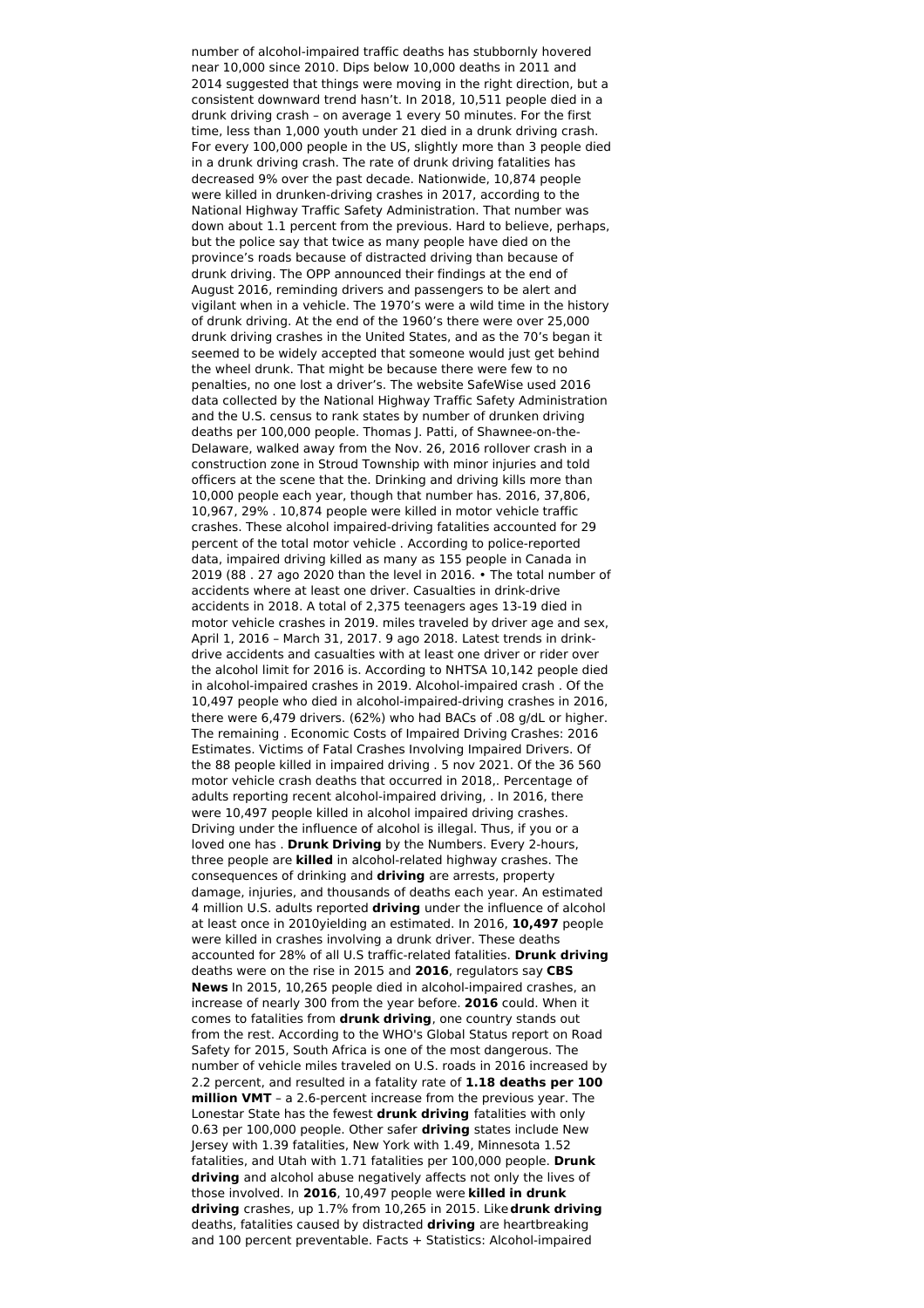**driving**. Alcohol-impaired crashes are those that involve at least one driver or a motorcycle operator with a blood alcohol concentration (BAC) of 0.08 grams per deciliter or above, the legal definition of impaired **driving**. According to NHTSA 10,142 people died in alcohol-impaired crashes in 2019. In 2016, **10,497** people were killed in DUI crashes, and 290,000 were injured. Every day, approximately 800 people in the United States are injured in a drunk driving accident. Someone is injured in a drunk driving crash every two minutes. About 25% of car accidents with teenagers involve an TEEN drinking driver. In 2019, there were 10,142 people **killed** in these preventable crashes. In fact, on average over the 10-year period from 2010-2019, more than 10,000 people died every year **in drunk-driving** crashes. In every state, it's illegal to drive **drunk**, yet one person was **killed** in a **drunk-driving** crash every 52 minutes in the United States in 2019. Drunk driving- 89 deaths – Speed -75 deaths. Unbuckled motorists – 73 deaths — Distraction– 34 deaths Daytime Seatbelt use is estimated at 93.4% with at women 95% and men at 92%; In June of 1986 only 20% of drivers used a seatbelt. In the northwest region of Minnesota among occupants that were killed or injured only 77% were wearing a. Drunk driving cost the United States \$132 billion in 2011. (Mothers Against Drunk Driving) 10,511 people died in alcohol-related accidents in 2018. (NHTSA) In 2017, more than 10,800 people were killed in drunk driving incidents. (NHTSA) In 2016, 10,497 people were killed in crashes involving a drunk driver. These deaths accounted for 28% of all. In 2016, the Board of Directors revised it's mission to reflect those priorities to, "The mission of Mothers Against Drunk Driving is to end drunk driving, help fight drugged driving, support the victims of these violent crimes and prevent TEEN drinking." This organization is required to. Alcohol has long been known as a roadway killer. Drinking and driving kills 28 people a day in the U.S. — about one person every 52 minutes, according to the NHTSA. That is more than 10,000 lives. Facts + Statistics: Alcohol-impaired driving. Alcohol-impaired crashes are those that involve at least one driver or a motorcycle operator with a blood alcohol concentration (BAC) of 0.08 grams per deciliter or above, the legal definition of impaired driving. According to NHTSA 10,142 people died in alcohol-impaired crashes in 2019. The number of vehicle miles traveled on U.S. roads in 2016 increased by 2.2 percent, and resulted in a fatality rate of 1.18 deaths per 100 million VMT – a 2.6-percent increase from the previous year. Hard to believe, perhaps, but the police say that twice as many people have died on the province's roads because of distracted driving than because of drunk driving. The OPP announced their findings at the end of August 2016, reminding drivers and passengers to be alert and vigilant when in a vehicle. In 2019, there were 10,142 people killed in these preventable crashes. In fact, on average over the 10 year period from 2010-2019, more than 10,000 people died every year in drunk-driving crashes. In every state, it's illegal to drive drunk, yet one person was killed in a drunk-driving crash every 52 minutes in the United States in 2019. The Lonestar State has the fewest drunk driving fatalities with only 0.63 per 100,000 people. Other safer driving states include New Jersey with 1.39 fatalities, New York with 1.49, Minnesota 1.52 fatalities, and Utah with 1.71 fatalities per 100,000 people. Drunk driving and alcohol abuse negatively affects not only the lives of those involved. There were 160 "alcohol-impaired driving fatalities" in 2016, and 178 in 2017, according to the report. The Traffic Safety Administration reports a total of 565 total fatalities in the state. . When it comes to fatalities from drunk driving, one country stands out from the rest. According to the WHO's Global Status report on Road Safety for 2015, South Africa is one of the most dangerous. Thomas J. Patti, of Shawnee-onthe-Delaware, walked away from the Nov. 26, 2016 rollover crash in a construction zone in Stroud Township with minor injuries and told officers at the scene that the. The website SafeWise used 2016 data collected by the National Highway Traffic Safety Administration and the U.S. census to rank states by number of drunken driving deaths per 100,000 people. In 2015, 911 people died in drunk driving accidents in California. In 2016, that number increased to 1,059. Of course, when we say drunk driving fatalities or drunk driving accidents, these are accidents where the driver has a blood alcohol concentration (BAC) of.08 or more. What Is. Nearly 2,000 more people were killed on U.S. roads in 2016 compared to 2015—a 5.6% increase. Alcohol-impaired traffic fatalities (defined as involving a driver with a BAC of 0.08 or higher) rose 1.7% to 10,497 people, compared to 10,320 in 2015. NHTSA notes that drunk driving deaths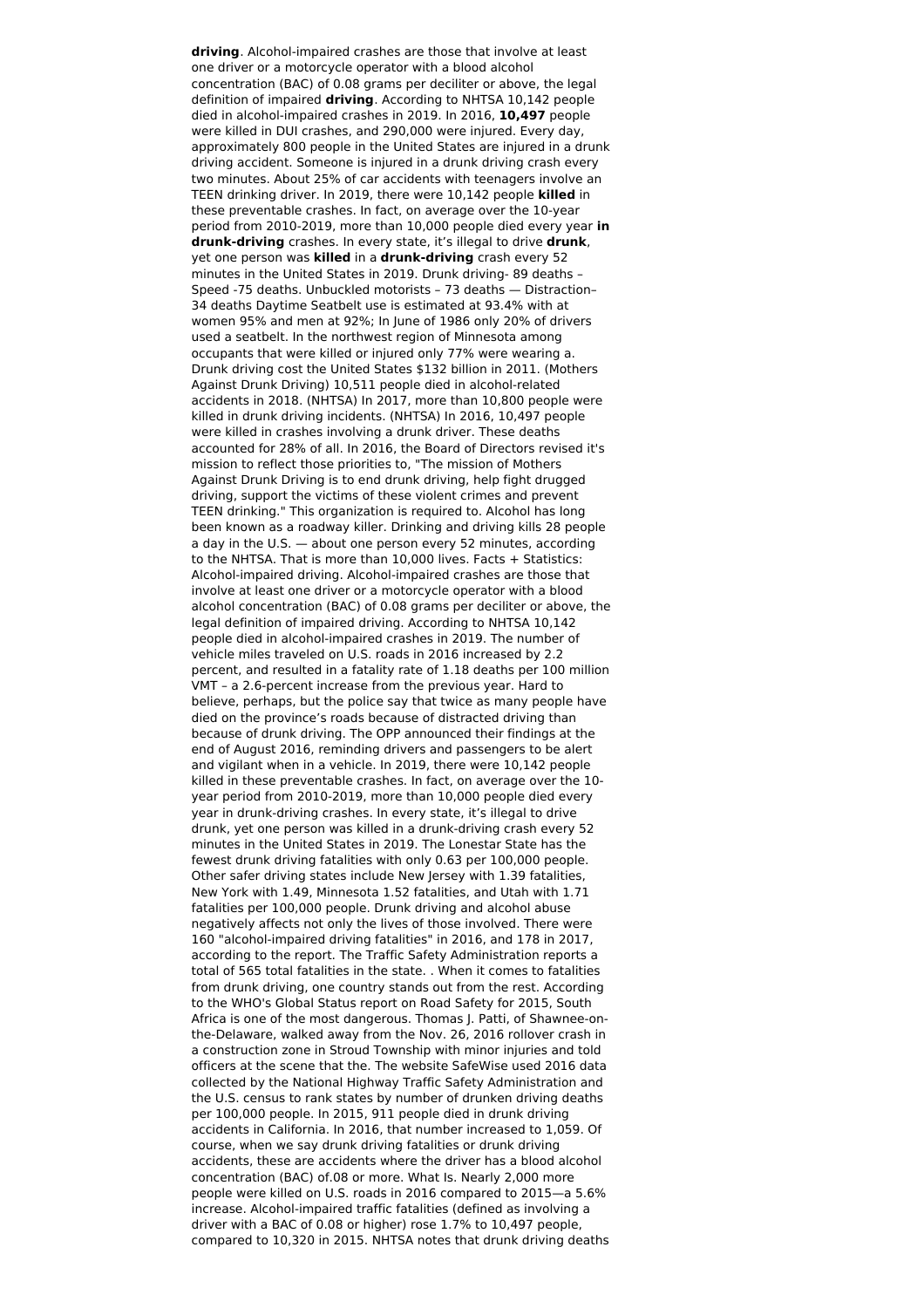accounted for just 28% of all traffic deaths, the lowest. Drunk driving is one of the main causes of fatal. Breakdown of road deaths in France 2016, by age; People killed in a road accident in France 2018, by type of collision. Number of people. According to the Pennsylvania DUI Association, there were 10,346 alcohol-related crashes in 2017 compared to 10,256 in 2016. While drunk driving crashes are increasing, drunk driving fatalities have decreased in recent years. But make no mistake, drunk driving. Brandon Mendoza was a 32-year-old, Mesa, Ariz., policeman in 2014 when an unlicensed, illegal immigrant driver drove drunk the wrong way on a freeway and killed him. Raul Silva-Corona had been. The 2015 statistics are likely to add fuel to concerns that progress on reducing drunk driving has slowed. The number of alcohol-impaired traffic deaths has stubbornly hovered near 10,000 since 2010. Dips below 10,000 deaths in 2011 and 2014 suggested that things were moving in the right direction, but a consistent downward trend hasn't. In 2018, 10,511 people died in a drunk driving crash – on average 1 every 50 minutes. For the first time, less than 1,000 youth under 21 died in a drunk driving crash. For every 100,000 people in the US, slightly more than 3 people died in a drunk driving crash. The rate of drunk driving fatalities has decreased 9% over the past decade. Canada's drunk-driving death rate worst among wealthy countries, U.S. study finds. The CDC study found that while fewer people were dying from motor vehicle crashes in Canada, the proportion of. 9 ago 2018. Latest trends in drink-drive accidents and casualties with at least one driver or rider over the alcohol limit for 2016 is. According to police-reported data, impaired driving killed as many as 155 people in Canada in 2019 (88 . According to NHTSA 10,142 people died in alcohol-impaired crashes in 2019. Alcohol-impaired crash . In 2016, there were 10,497 people killed in alcohol impaired driving crashes. Driving under the influence of alcohol is illegal. Thus, if you or a loved one has . 5 nov 2021. Of the 36 560 motor vehicle crash deaths that occurred in 2018,. Percentage of adults reporting recent alcohol-impaired driving, . A total of 2,375 teenagers ages 13-19 died in motor vehicle crashes in 2019. miles traveled by driver age and sex, April 1, 2016 – March 31, 2017. 10,874 people were killed in motor vehicle traffic crashes. These alcohol impaired-driving fatalities accounted for 29 percent of the total motor vehicle . 27 ago 2020 than the level in 2016. • The total number of accidents where at least one driver. Casualties in drink-drive accidents in 2018. Economic Costs of Impaired Driving Crashes: 2016 Estimates. Victims of Fatal Crashes Involving Impaired Drivers. Of the 88 people killed in impaired driving . Of the 10,497 people who died in alcoholimpaired-driving crashes in 2016, there were 6,479 drivers. (62%) who had BACs of .08 g/dL or higher. The remaining . Drinking and driving kills more than 10,000 people each year, though that number has. 2016, 37,806, 10,967, 29% . The number of vehicle miles traveled on U.S. roads in 2016 increased by 2.2 percent, and resulted in a fatality rate of **1.18 deaths per 100 million VMT** – a 2.6-percent increase from the previous year. Facts + Statistics: Alcohol-impaired **driving**. Alcohol-impaired crashes are those that involve at least one driver or a motorcycle operator with a blood alcohol concentration (BAC) of 0.08 grams per deciliter or above, the legal definition of impaired **driving**. According to NHTSA 10,142 people died in alcohol-impaired crashes in 2019. The Lonestar State has the fewest **drunk driving** fatalities with only 0.63 per 100,000 people. Other safer **driving** states include New Jersey with 1.39 fatalities, New York with 1.49, Minnesota 1.52 fatalities, and Utah with 1.71 fatalities per 100,000 people. **Drunk driving** and alcohol abuse negatively affects not only the lives of those involved. In 2016, **10,497** people were killed in DUI crashes, and 290,000 were injured. Every day, approximately 800 people in the United States are injured in a drunk driving accident. Someone is injured in a drunk driving crash every two minutes. About 25% of car accidents with teenagers involve an TEEN drinking driver. When it comes to fatalities from **drunk driving**, one country stands out from the rest. According to the WHO's Global Status report on Road Safety for 2015, South Africa is one of the most dangerous. **Drunk driving** deaths were on the rise in 2015 and **2016**, regulators say **CBS News** In 2015, 10,265 people died in alcohol-impaired crashes, an increase of nearly 300 from the year before. **2016** could. In **2016**, 10,497 people were **killed in drunk driving** crashes, up 1.7% from 10,265 in 2015. Like **drunk driving** deaths, fatalities caused by distracted **driving** are heartbreaking and 100 percent preventable. In 2019, there were 10,142 people **killed** in these preventable crashes. In fact, on average over the 10-year period from 2010